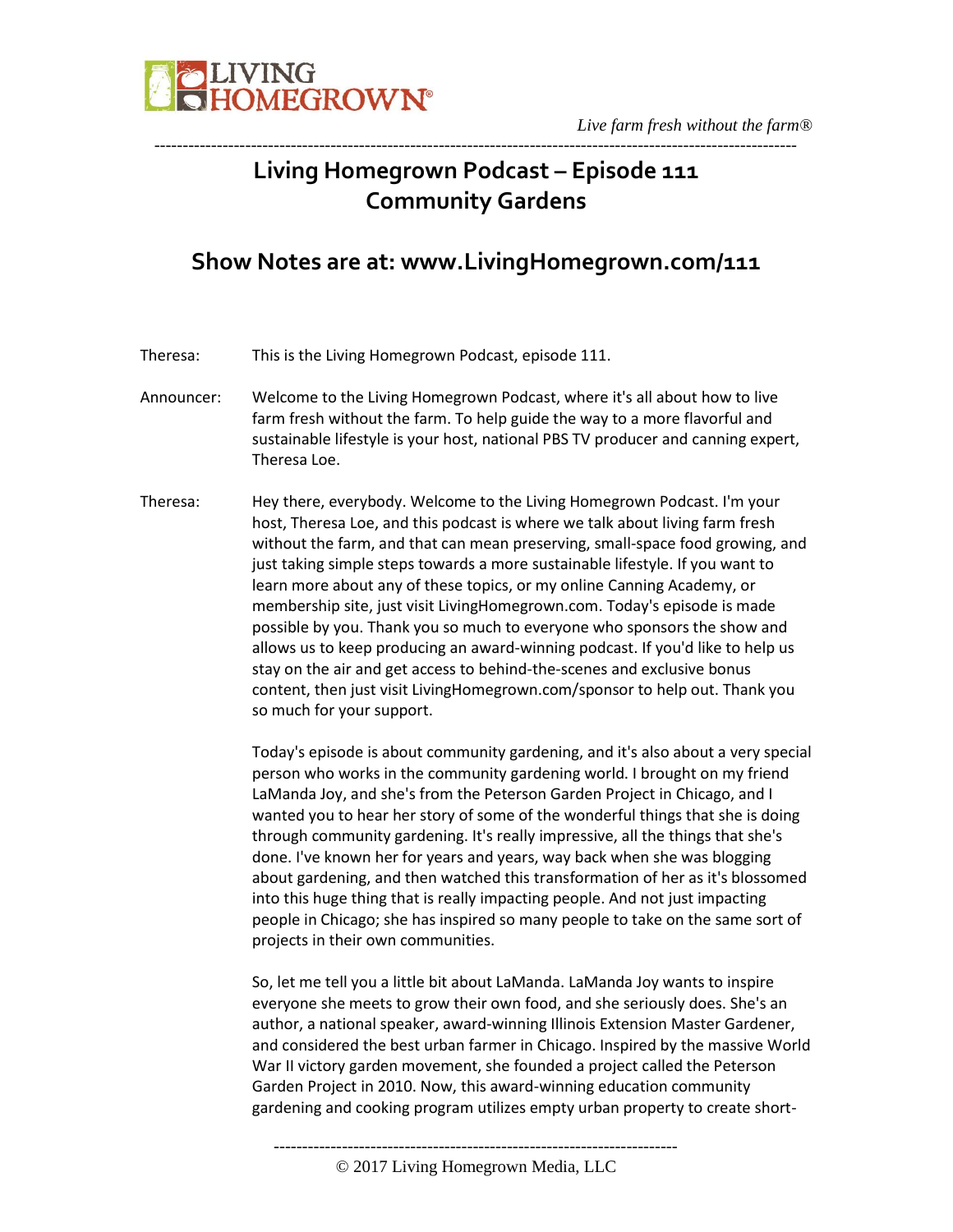## **JVING<br>HOMEGROWN®**

## *Live farm fresh without the farm®*

term organic gardens, and that is where thousands of people have the opportunity to learn how to grow their own food. The Peterson Garden Project also operates a community cooking school to teach people how to cook their own food as well.

-----------------------------------------------------------------------------------------------------------------

She has collaborated on a couple of books, the first being Fearless Food Gardening in Chicagoland: A Month-by-Month Guide for Beginnings, and Start a Community Food Garden: The Essential Handbook. LaManda has served on the board of the American Community Gardening Association. She has spoken at the Library of Congress, national conferences, gardening shows, festivals, libraries, and she has appeared on our PBS gardening series, Growing a Greener World. Also, LaManda's home garden, which she calls the Yarden, has been featured in local and national news outlets, and is the basis for her blog and Facebook presence, TheYarden.com.

Now, I think you're really going to enjoy LaManda's story, because it's really interesting how she got into this in the first place, and it's all based on the concept of victory gardens, which if you don't remember what that is, that is what happened during World War I and World War II ... Well, actually, in World War I, I think they were called liberty gardens, and they were originally, in World War I, meant to secure the national food supply. It was when people would grow food at schools, in their own back yards, and in public spaces, to try and help out during the war. Then, in World War II, it wasn't so much about the food supply, but it was mostly about gardening for unity, and victory gardens became a way for people to give service to the nation by growing food.

So LaManda took this little seed of an idea, of creating a community garden that was like a victory garden in her area, and it just exploded massively. So we're going to talk about her story, but we're also going to talk about how you might want to join a community garden in your own area, and LaManda has some great information on that, even about if you would ever want to start your own community garden from scratch. So with that, let's join in on my interview with LaManda Joy from the Peterson Garden Project.

Hey, LaManda. Thanks so much for coming on the show today.

LaManda: Oh, I'm really excited to be here.

Theresa: Oh, good. Well, this is going to be a great topic. A lot of people that are listening to this show have either very small, tiny gardens, or they don't have any space to garden at all, so I know this is a topic that they're interested in. They just don't really know how, maybe, a community garden works, or where to find one, and I also really want them to hear your story and all the things that you're working, because you got it going on, man, you've got a lot of things happening, and you're doing some really great things for the world and for the planet, and for people and community in general, so I'm really excited to have you tell your

<sup>-----------------------------------------------------------------------</sup> © 2017 Living Homegrown Media, LLC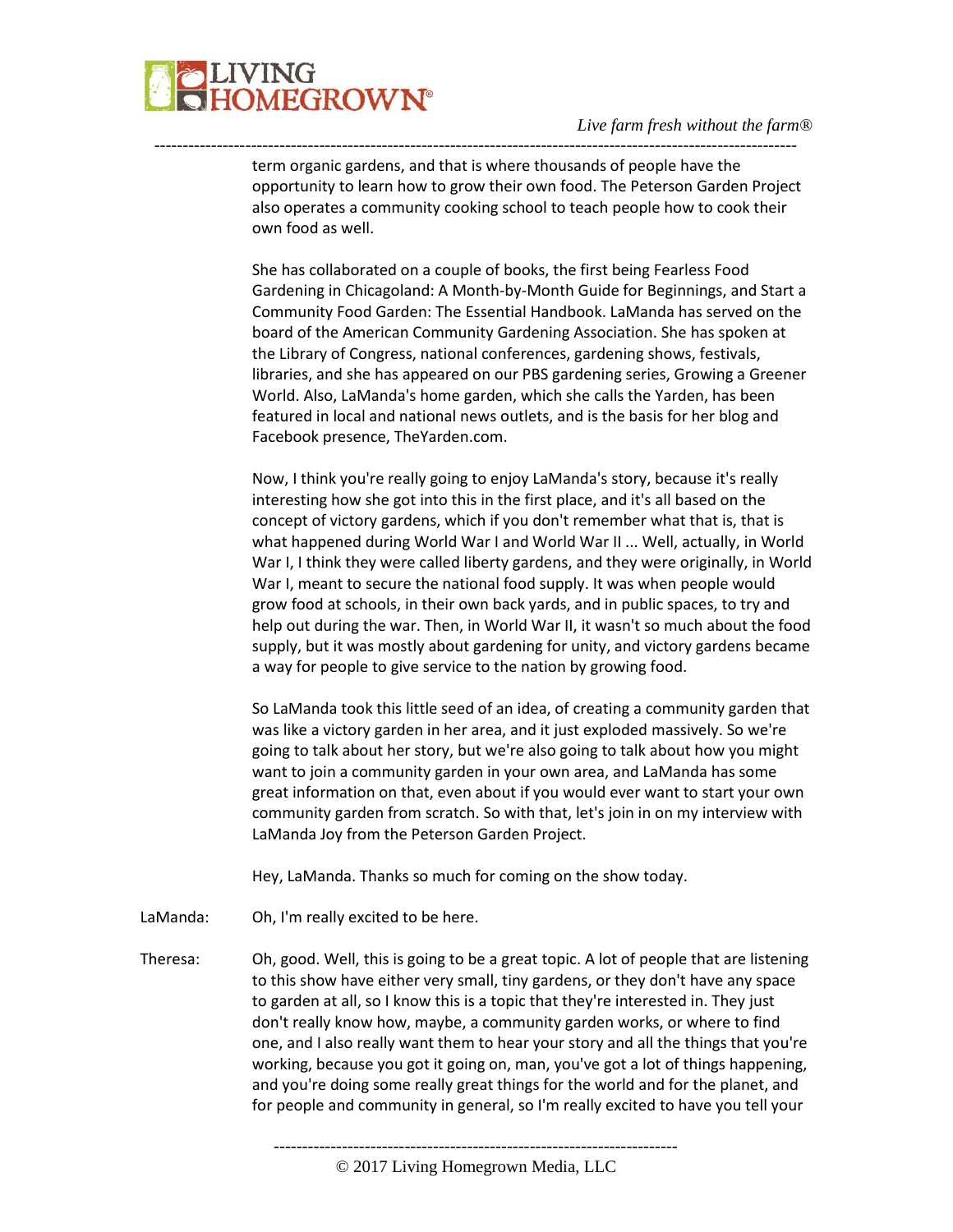

|          | story.                                                                                                                                                                                                                                                                                                                                                                                                                                                                                                                                                                                                                                                                                    |
|----------|-------------------------------------------------------------------------------------------------------------------------------------------------------------------------------------------------------------------------------------------------------------------------------------------------------------------------------------------------------------------------------------------------------------------------------------------------------------------------------------------------------------------------------------------------------------------------------------------------------------------------------------------------------------------------------------------|
| LaManda: | Great. I'm excited to tell it.                                                                                                                                                                                                                                                                                                                                                                                                                                                                                                                                                                                                                                                            |
| Theresa: | Okay. Well, let's start off with having you tell everybody a little bit about what it<br>is that you do.                                                                                                                                                                                                                                                                                                                                                                                                                                                                                                                                                                                  |
| LaManda: | Well, I'm LaManda Joy, and I'm the founder of Peterson Garden Project, which is<br>a nonprofit organization whose mission is to recruit, educate, and inspire<br>everyone to grow their own food, and we do that with a series of what we call<br>pop-up victory gardens on the North Side of Chicago. We also have a community<br>cooking school, and our point is to give everybody the lifelong skills of food<br>gardening and food prep, so, food cooking, so they can share that skill with<br>others, and the goodness can keep going.                                                                                                                                             |
| Theresa: | That's what I love about what you do, because it's not just about growing food;<br>you always say you're also growing the gardener, and so community is a huge<br>part of this.                                                                                                                                                                                                                                                                                                                                                                                                                                                                                                           |
| LaManda: | It's a huge part. I always say that gardening's the excuse, but community is the<br>reason.                                                                                                                                                                                                                                                                                                                                                                                                                                                                                                                                                                                               |
| Theresa: | That's really good. I love that. Well, when we had you on Growing a Greener<br>World, when we had you on that episode, I loved the story that you told about<br>how this all came together, so could you kind of go back in time and tell<br>everybody how this whole thing got started with you?                                                                                                                                                                                                                                                                                                                                                                                         |
| LaManda: | Sure. Well, let's go back to the early 1970s. I grew up in Oregon, and my dad<br>taught me how to garden. That's something that we did. You know, we weren't<br>hipsters, it's just what people did. They cooked their own food, and they<br>composted, and they grew their own food, and that was something that  A gift<br>that he gave me that I didn't realize how important it was until much later. So,<br>much later, I moved to Chicago, I lived in a condo with my husband for many<br>years - 10 years, to be exact - and every spring, I was just itching to be able to<br>grow food again, because it was something that I really liked doing, and it was<br>important to me. |
|          | So after 10 years of moaning every spring about not having a place to grow<br>food, my husband woke up one morning and said, "Should we buy a house?"<br>"No." "Should we buy a yard?" Like, "Yes, yes." So we joked we bought a yard<br>with a house attached to it, which isn't as easy as you'd think in a city like<br>Chicago, because often, there's giant trees that you don't want to cut down, or<br>an apartment building, or it's just impossible to find a big, sunny yard. So we<br>looked for quite a while, and we found this big, sunny yard, and I started calling<br>it my Yarden.                                                                                      |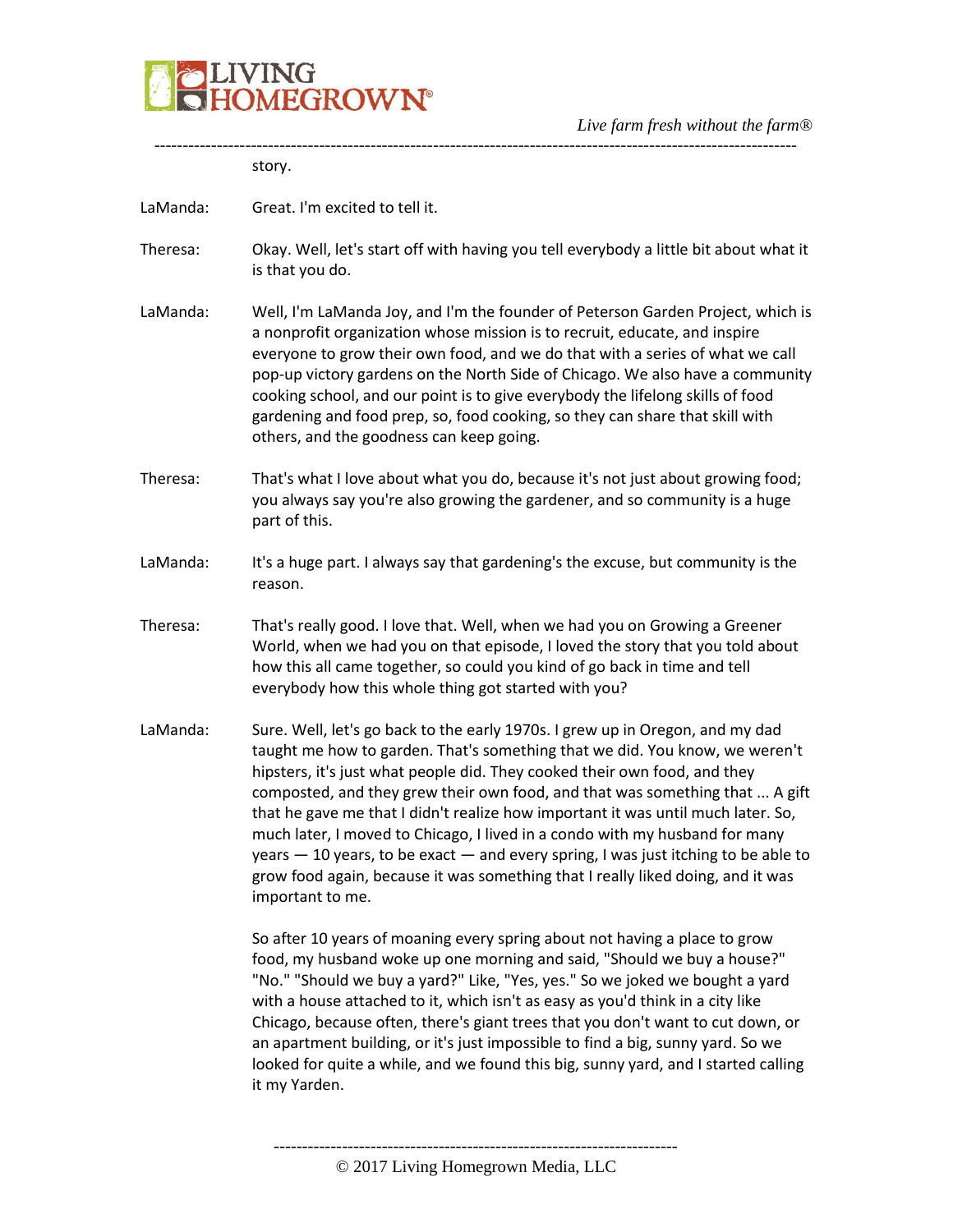

And that was 2006, so in 2007, we put in our beautiful organic heirloom food garden, and I started blogging at the time. People didn't have their cats writing blogs at the time, so there weren't as many voices out there, but what I really wanted to do was find the food gardeners, because in Oregon, where I grew up, everybody just did that, you know? So I just was trying to tap into the food gardeners in Chicago, and what I discovered is that not many people knew how to grow their own food, or they wanted to, but they didn't have the resources, or just wasn't part of the culture like it had been where I'd grown up. And so, for the first time ever, I felt like I had something that ... A gift that would be useful for people. It was a really interesting thing.

-----------------------------------------------------------------------------------------------------------------

So I spent a lot of time blogging on the Yarden, and teaching classes, and reaching out to people. In the meantime, I'd moved into this new neighborhood less than a year before, year-ish, and I was driving around and acquainting myself with, you know, just the neighborhood, and the local businesses, and I joke because of that big yard that we bought that I developed a medical condition called "lot lust," where I see an empty lot and I lust to put a garden there. So I'd been driving by this big lot on the corner of Peterson and Campbell, lusting after it like, "Wow, wouldn't that be a great garden?"

I didn't do anything about it, though, because it was big, and I was working fulltime, and traveling 80% of the time. But one day, I was at our local butcher shop, Muller Meats, and I was talking to Ruben and Erv, and waiting for my chicken, and I looked at the wall, and there's this photograph of victory gardens during World War II. And I didn't put two and two together, but I was like, "Hey, what's this photo?" They're like, "Oh, those are victory gardens." I'm like, I looked closer, I could see the V, I could see the flags, I could see all this stuff, and that really, really sort of jogged me, because my parents are Greatest Generations, and my dad was in the Occupied Forces, and my mom was a Rosie the Riveter, and I grew up with that sort of "God bless America," "we can do it," "if you don't like something, change it," "pull yourself up by your bootstraps," "less talk, more do." So I'd grown up with that sort of "we can do things together" mentality.

So one day, after I'd seen that, I was driving by the lot that I was lusting after with my husband, and, you know, busy city traffic, and it dawned on me, it was like this epiphany, I'm like, "Oh my God, that's one of the lots from the picture." I guess I sort of mumbled it. He's like, "What did you say?" I'm like, "It's the lot from the picture." He's like, "What are you talking about? I don't know what you're talking about." "It's the lot from the picture, the lot from the picture." He's like, "Pull over, you're going to kill us."

So we pulled over, and I explained it to him, and he was like, "Oh, I see, I see something's going to happen." It just seemed like I had this skill that people wanted, there's this big lot, it had been a victory garden. That seemed like an important story, you know? The concern that people had for their food was just

-----------------------------------------------------------------------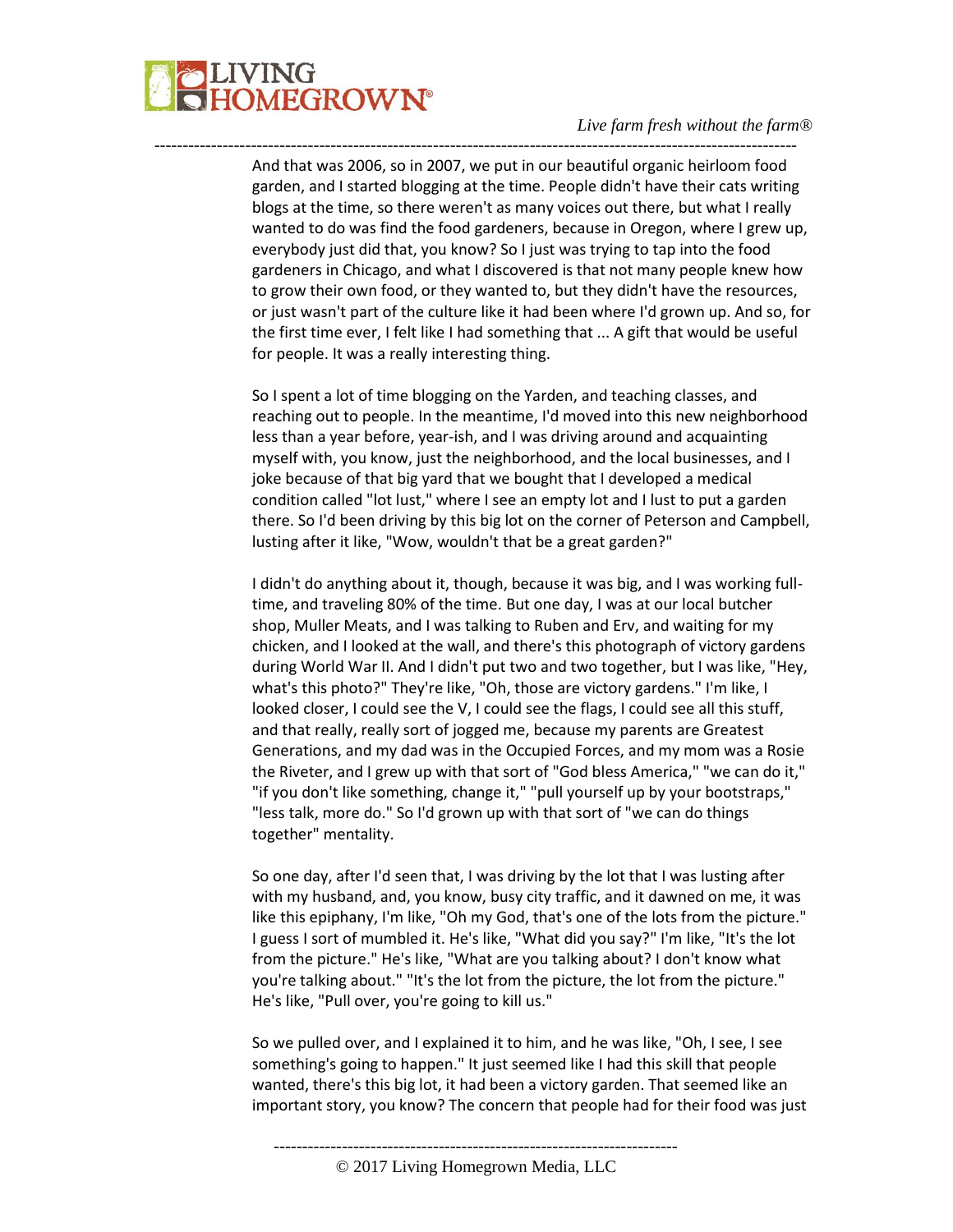

really starting to become evident. It's not even as intense as it is now, but people were starting to be concerned about their food and where it came from, and they wanted their kids to have a skill, and they wanted to learn. So I'm like, "That victory garden story is really relevant to today. You know, it's a different type of victory, but that's important."

-----------------------------------------------------------------------------------------------------------------

So I thought if 20 people wanted to do it, it would be a fun project, so I worked with the alderman, which is our form of city government, to get the land shortterm. We knew we weren't going to be on there forever, but, you know, have a place where I could maybe teach 20 people how to grow their own food. And it ended up being the largest organic food garden in the city at the time.

- Theresa: I love that.
- LaManda: Yeah. That was a surprise.
- Theresa: Yeah.
- LaManda: So we gardened there for two years. We knew that we couldn't stay there forever; that piece of property was \$900,000, so there was no way we would be able to afford that, or even know how to try and go about having a capital campaign to afford that.

But my lot lust had been acting up, and there were other empty lots on the North Side of Chicago, so in 2012, we decided that ... You know, that was the 70th anniversary of the first victory garden season. We decided that that was an auspicious time to come up with this concept of doing pop-up victory gardens, where instead of trying to raise a bunch of money for a piece of property that only a few people could potentially participate in, we were going to go into these empty pieces of property, partner with whomever the property owner was, and teach people for as long as we could. A minimum of two years, but the gardens were purposefully meant to be short-term, so we could teach people, and then they could take that skill and move on, and when the gardens had to go, we would take the garden up and move it to a different location, and teach a different neighborhood. So that's-

Theresa: Ah. I love that, yeah.

LaManda: It was very controversial at the time, if you can believe that, but-

- Theresa: Really? What ... So people were upset that you were moving the garden, or what was the controversial part?
- LaManda: Well, when you think about community gardens, it's more about land security, you know, it's often a land trust thing, securing property in perpetuity, that sort of thing, and that's not what we were doing. We were just trying to teach as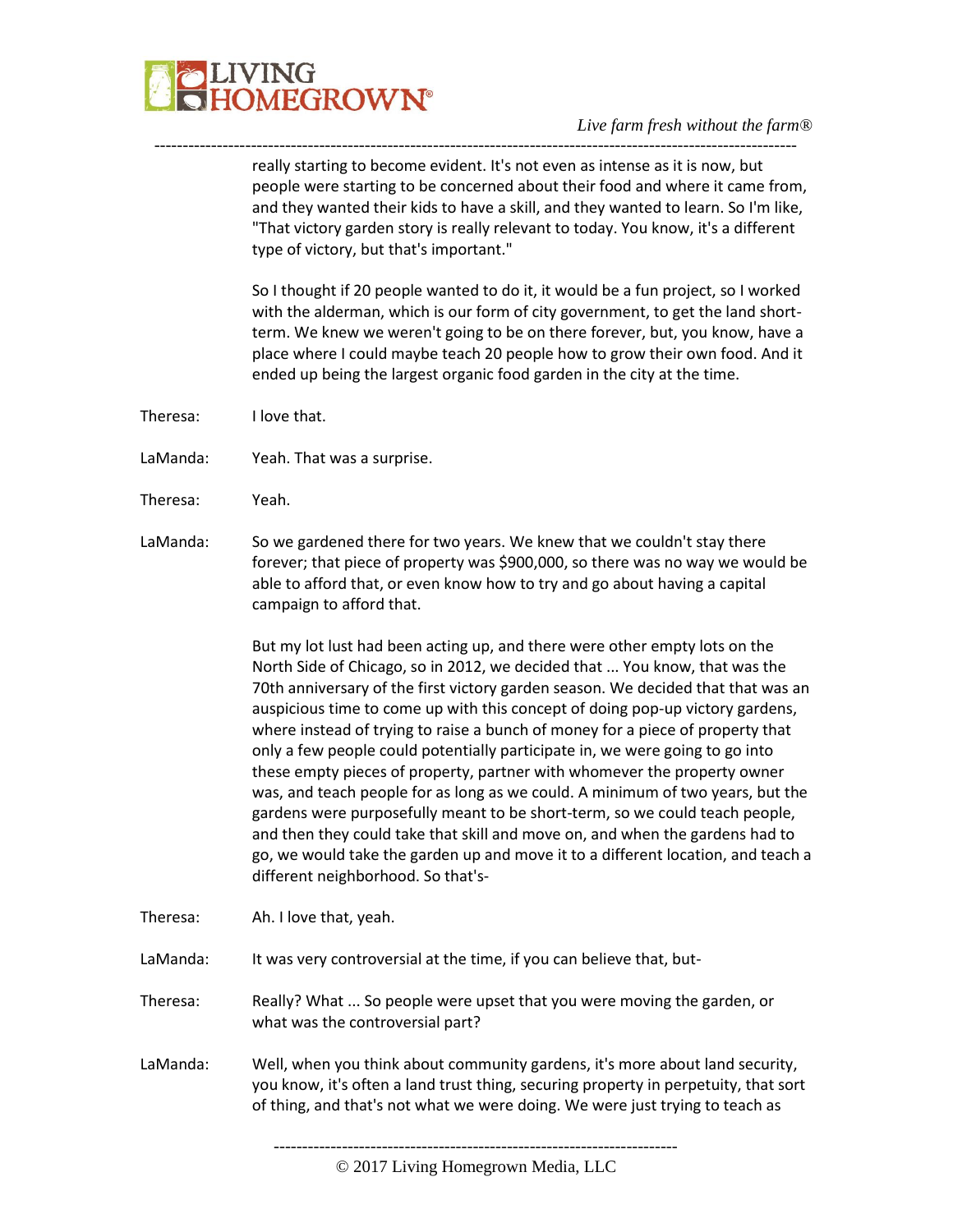

many people as we possibly could.

Theresa: Right, so that's why you call it a pop-up garden, because it's not permanent. You know it's going to be a temporary situation, and everybody coming in knows that, that they're only going to be gardening there for a short period of time, but what they end up doing is then going off and gardening in their own space. Isn't that right?

-----------------------------------------------------------------------------------------------------------------

LaManda: Oh, yes, all sorts of things happen. We've had people become horticultural therapists, master gardeners, urban farmers. They teach school kids how to garden, they buy condos where they have a sunny yard, and then they're going to teach their neighbors, they buy houses with yards. I mean, it's really had a great ripple effect, just from teaching people this skill, because they can take it anywhere.

- Theresa: Exactly, yeah, so you're having a real impact, and that's what I love about this story. And then you're always having events and things, so the whole community kind of gets to know each other. It's just a really beautiful thing that you're doing. I love it.
- LaManda: Oh, thanks.
- Theresa: Now, you've also been doing other things where, like you said, you're teaching them not just how to grow the food, but what to do with the food, so you have a cooking aspect associated with it.
- LaManda: Yes, that's right. It's kind of like lot lust, but not really. There was this culinary center at one of our park facilities that had not been used. It'd been remodeled, and somewhere in the way, the person that was the guiding light for it left. We don't know what happened, but it had been sitting empty. It was done, it was beautiful, it had all the big stuff — you know, the counters, and the big cooking range, and the sinks, and all that stuff — but it didn't have any of the plates or forks or knives, or any of that. So one of our aldermen — again, that type of city government — knew what we are up to in terms of community building and using space, so he approached us about using the kitchen.

So we opened that in 2014 with the hopes of ... For the gardening, we try and make it as simple as possible, so people can just get started. We're not highfalutin in any way. So we really wanted to try to do that in this cooking school, and just bring it down a notch. I believe that people spend so much time watching the Food Network eating a Lean Cuisine, you know, like they're just watching all this stuff that they will never do, but it's entertainment. So we really wanted to have it just be hands-on home cooking. We kicked off that in 2014, and we have chefs some, but mostly home cooks that are passionate about a thing, and we have general public classes where people can learn. We do basics, knife skills, and we do canning. We do all sorts of stuff; we use the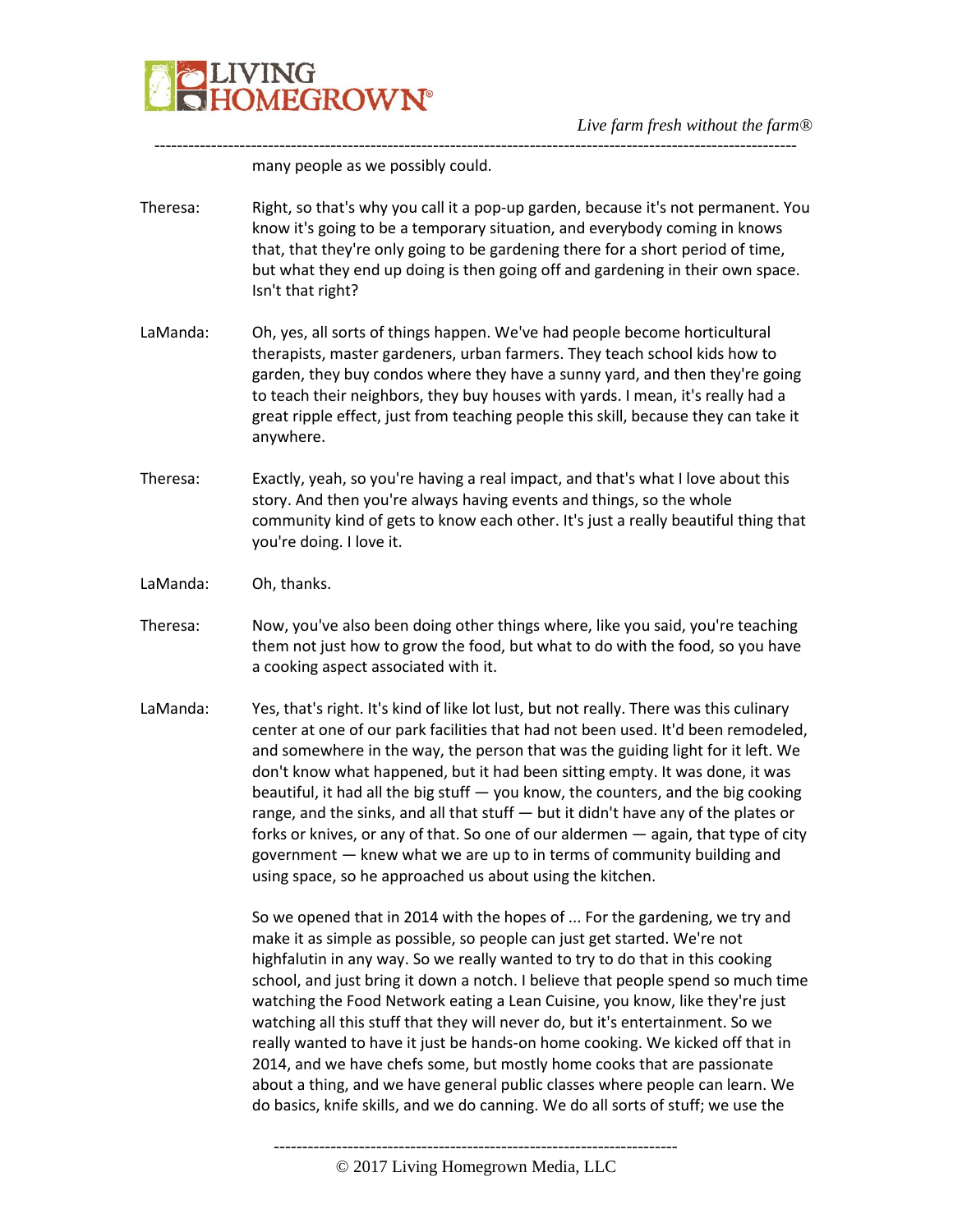

space for a food swap. And then those general public classes fund classes that we do for kids, seniors, and refugees.

Theresa: Ah, that's fantastic, that's fantastic. So now, not only are people learning how to grow, but then they learn what to do with it, which can ... A lot of times, they start growing all these things, they have no idea how to cook with it because they never have. So that's fantastic.

-----------------------------------------------------------------------------------------------------------------

- LaManda: Well, that's true, and, you know, there's just a different ... You know, you can be a great recipe cook, and go buy your 12 things, and make your recipe and be done with it, but if you're a garden cook, and you walk out and you're like, "Wow, what do I do with all of that?" It kind of is a different mindset.
- Theresa: Yes, and you have to work to the garden. It's not like if you're following a recipe, that you're just going to be happening to grow everything that's in that recipe, so the kind of the garden dictates what you're going to be eating.
- LaManda: Right.
- Theresa: Yeah, yeah. That's really fantastic. And then there's another thing that you guys do, which is the Grow2Give. Can you explain what that is?
- LaManda: Yes. Well, we started that in our very first garden, and it's been an amazing thing ever since. So each ... We have these large pop-up victory gardens all over the North Side, and 5% of each garden, 5% of the plots, are set aside for Grow2Give. And so volunteers — they could be some of the gardeners, they could be people outside of the gardeners — they tend to those plots. They plant them, they water them, they harvest them, and then each garden has a sort of a sister food pantry that that food is then grown and donated to those food pantries on a weekly basis. So last year, we gave just shy of 3,000 pounds of fresh herbs, and everything that you grow, which, when you think about it, a lot of it's greens, herbs, which can fill a whole huge ... 3,000 pounds of that stuff is a lot, you know what I mean?
- Theresa: That's a lot, yeah. It's not like you're growing heavy giant pumpkins, you're growing things that are really lightweight, so that's a lot of ... In a physical space, that's a lot of food.
- LaManda: It's a lot of food, and it's stuff that food pantries don't get. You know, they're getting government cheese and canned goods. So it's really been a great thing, and we do it throughout the season, and then when we close the gardens in November — this year, we're closing them November 5th — we then go in with everything that's left, and we do a big gleaning, and we get that stuff to people just in time for Thanksgiving.
- Theresa: Oh, that's fantastic. What a great thing. I love that.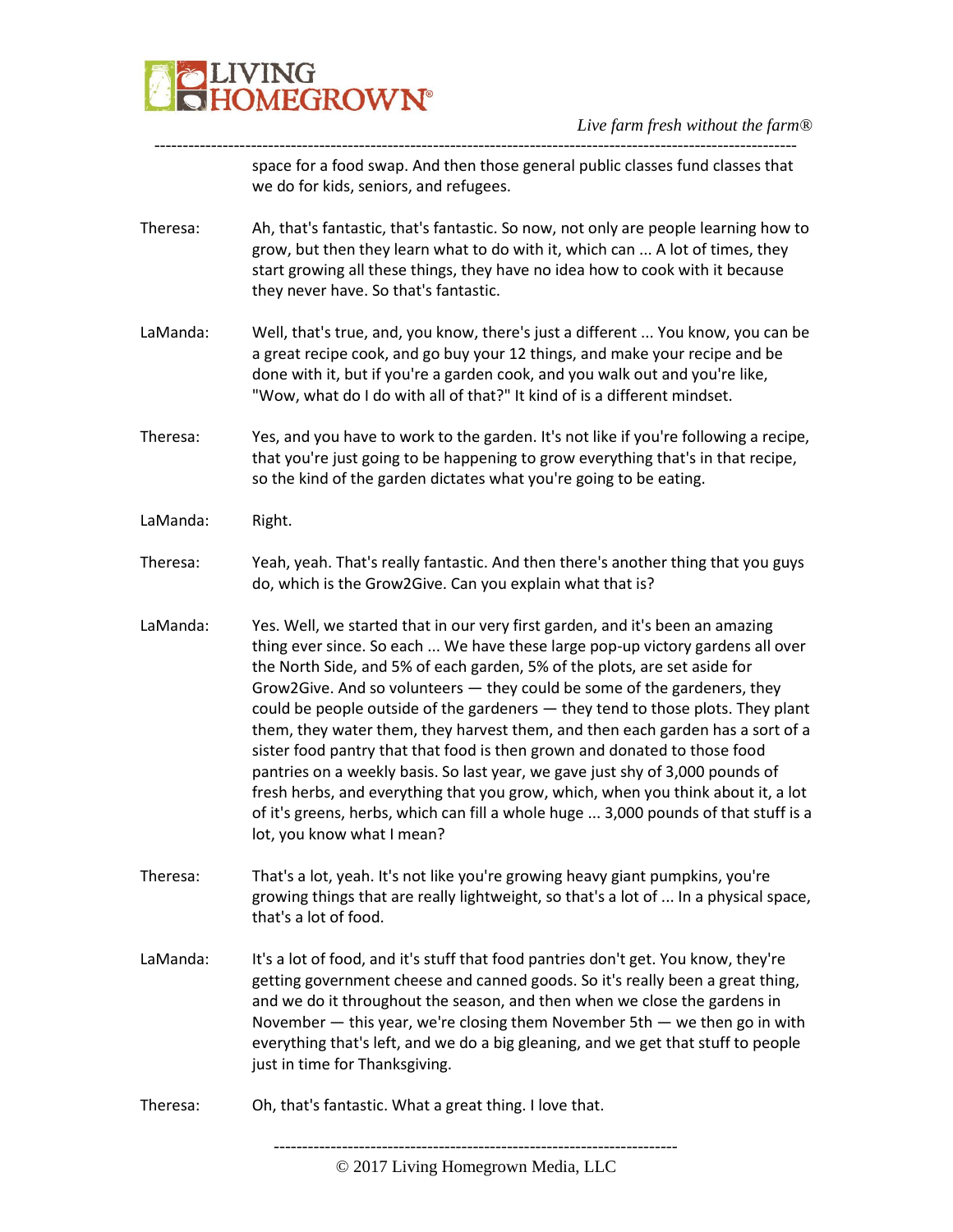

-----------------------------------------------------------------------------------------------------------------

| LaManda: | Yeah, it's great. It's wonderful.                                                                                                                                                                                                                                                                                                                                                                                                                                                                           |
|----------|-------------------------------------------------------------------------------------------------------------------------------------------------------------------------------------------------------------------------------------------------------------------------------------------------------------------------------------------------------------------------------------------------------------------------------------------------------------------------------------------------------------|
| Theresa: | So how many gardens right now  I know it kind of fluctuates all the time. How<br>many gardens do you have right now?                                                                                                                                                                                                                                                                                                                                                                                        |
| LaManda: | We have six of the pop-up victory gardens, and we have one garden which is a<br>workplace garden at the Field Museum.                                                                                                                                                                                                                                                                                                                                                                                       |
| Theresa: | Okay, and so the  And the Field Museum one, that one is not going away? That<br>one's there all the time?                                                                                                                                                                                                                                                                                                                                                                                                   |
| LaManda: | That one, you know, yes, it's going to be there for a long time, I believe.                                                                                                                                                                                                                                                                                                                                                                                                                                 |
| Theresa: | Yeah, so it's just not going to be a two-year thing, it'll be longer than that.                                                                                                                                                                                                                                                                                                                                                                                                                             |
| LaManda: | Yes. It's very different from our other gardens. It's a lot nicer. It's a world-class<br>institution, so we had to build it in a different way.                                                                                                                                                                                                                                                                                                                                                             |
| Theresa: | Yes, I remember seeing the pictures when you guys were working on that. And<br>then how many volunteers do you estimate that you have?                                                                                                                                                                                                                                                                                                                                                                      |
| LaManda: | Well, we keep track, and last year  It's pretty consistent. We have about 1,500<br>people that come out.                                                                                                                                                                                                                                                                                                                                                                                                    |
| Theresa: | Wow, that's a lot.                                                                                                                                                                                                                                                                                                                                                                                                                                                                                          |
| LaManda: | Yeah, it's a lot of people. And some of them of are gardeners, some of them are<br>not. They might just be  We have a lot of corporate groups who want to help,<br>or Boy Scout troops, or whomever. And it's not just in the gardens, you know,<br>people help in the kitchens, they help with all the classes, we have volunteers<br>that serve on our board, or they help with accounting, you know, boring stuff<br>too. So it's always been, from the very beginning, a very community-based<br>thing. |
| Theresa: | Yeah. So when you first start a garden, like you have a new lot, and you're just<br>getting started, how is it that you get the word out to everybody? Because I'm<br>sure they're just thinking, "What are these people doing coming in, making<br>these rectangular things on the ground?" You know, they don't know. They're<br>like, "What kind of building is that going to be?"                                                                                                                       |
| LaManda: | Well, at first, especially in 2012, when I was talking to all these aldermen and<br>business owners about their empty lots, people were like, "You're doing what?"<br>Like, they thought I was pretty insane. But now, we have a lot of demand. Like,<br>we have neighborhoods coming to us saying, "We have this big empty lot. Can<br>you do your thing?"                                                                                                                                                 |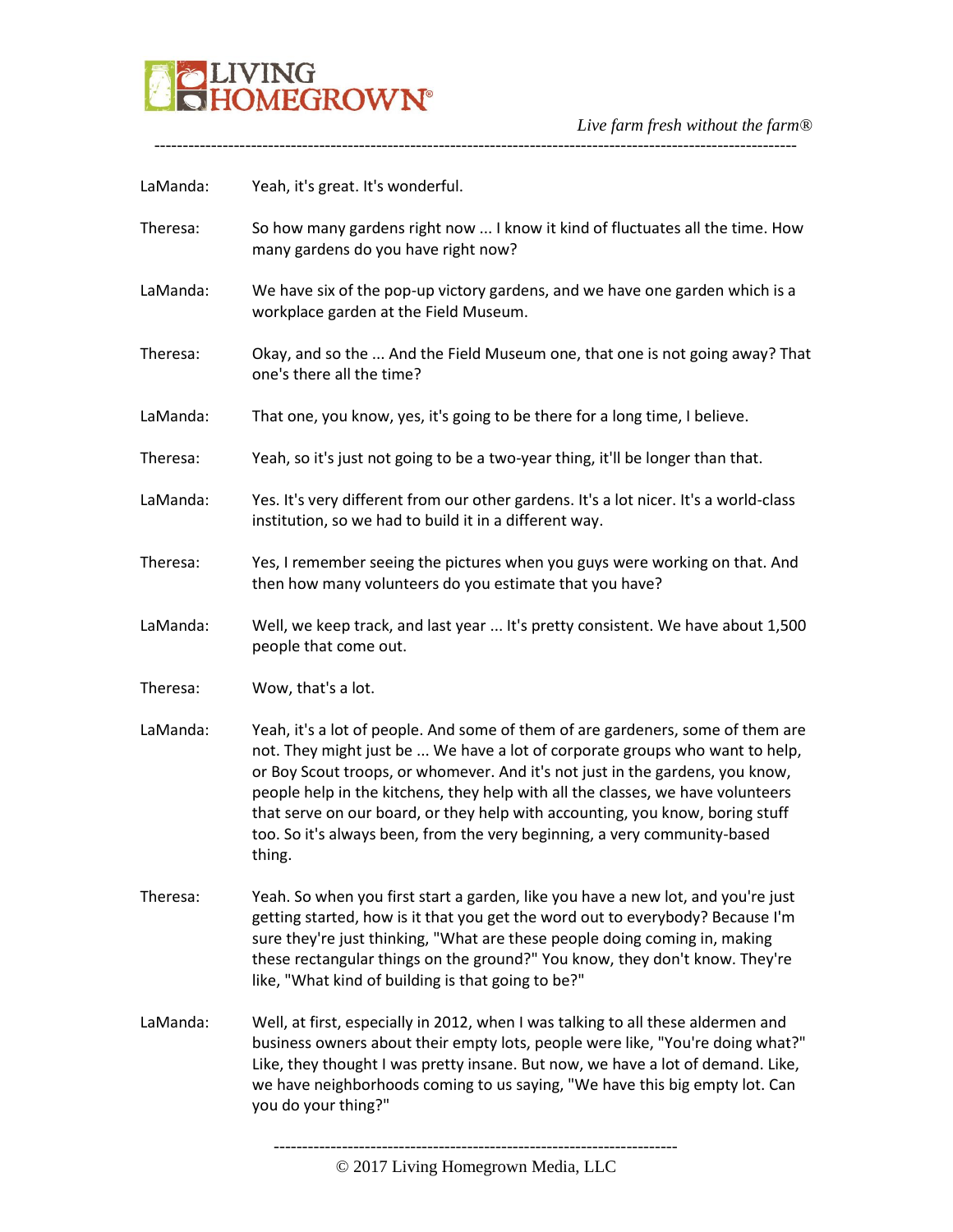

Theresa: Oh, that's nice. Yeah, that's a good problem to have. Yeah.

LaManda: Yeah, so that's good. Yeah, I mean, people know what it's about, and they're like, "When are you going to have a garden in Uptown? When are you going to have a garden in Logan Square? When are you ..." So it's easier now, but at first, people thought I was nuts.

-----------------------------------------------------------------------------------------------------------------

- Theresa: Well, I know there's a lot of benefits to participating in a community garden, so if someone listening is thinking, "Hm, this might sound interesting," can you explain kind of how a typical community garden works? Maybe not necessarily how yours is, because it's only for two years, but how, typically, does a community garden work in a neighborhood?
- LaManda: I'm not sure there's an easy answer to that, but generally speaking, it's a piece of land, it's divided up. Some gardens are in-ground, some gardens are raised beds. They're not all just food gardens; some people have community gardens where they're growing perennials, or they're growing annual flowers, so if you're interested in a food garden, you should make sure that the garden you want to be part of allows that or supports that. There's generally some sort of leadership or rules that people have to follow. I wouldn't say that most garden organizations are as ... I don't think the word "strict" is right, but as organized, maybe, as we like to have our stuff, so different gardens have different personalities. They may have requirements that you have to weed or you get kicked out, or they may have requirements where you have to do a ... Which I think is such a funny term, Theresa, "mandatory volunteer hours." So, you know-
- Theresa: That is funny.

LaManda: It is funny, yes. So they all sort of have their own requirements.

- Theresa: Yeah, so if you see one in your area, that particular one, if there's more than one, they may have different requirements, they may not be related, so you can kind of seek out one in your area, it could be ... Have its own rules.
- LaManda: Yeah, it'll have its own rules, it'll have its own personality. All of our gardens have different personalities, depending on the neighborhoods. They'll have different missions, potentially. A lot of organizations use gardens to advance their social mission, like they may be working with at-risk youth, or they may be working with homeless, or they may be working with people with PTSD, veterans, what have you. So if you're participating in a garden like that, there's going to be a motive for that garden that you have to feel comfortable and support.
- Theresa: Yeah, that's a good point. Yes, absolutely. So if someone's thinking about this,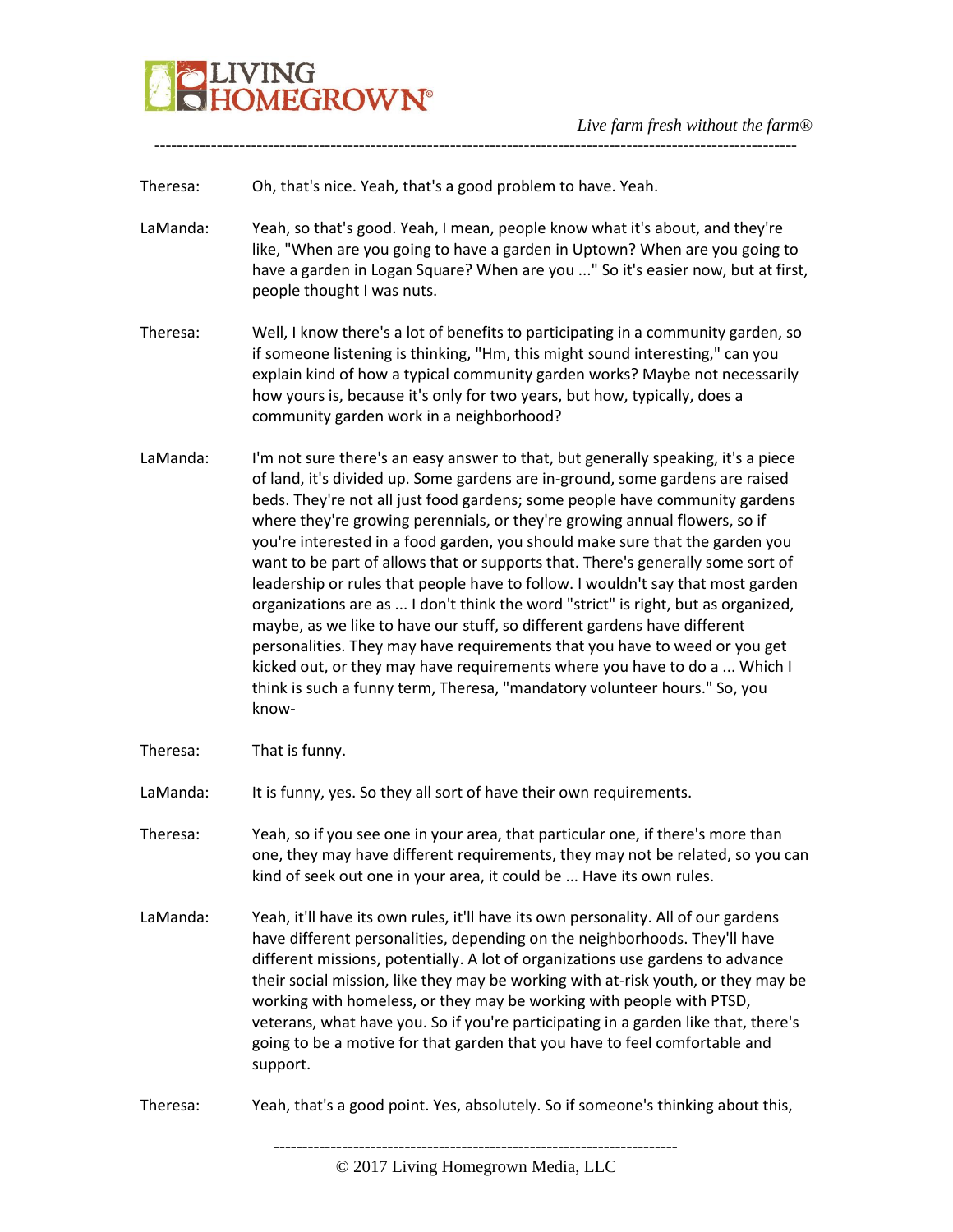

what are some of the benefits of participating in a community garden?

-----------------------------------------------------------------------------------------------------------------

LaManda: Well, the best part is that gardeners are amazing people, amazing, generous, lovely people, so you're among a community of nice people. It's a great way to interact with everybody, people you may not normally rub shoulders with in your day-to-day life. You may find a wide variety of individuals, a cross-section of whatever community you're in, in a community garden, so that's wonderful. And if you're a new gardener, it's a great place to learn, because you'll very quickly see who the people are that know what they're doing, and you can make them your friends, and have an opportunity there. And the other nice thing about community gardens is just you're part of something. It's sort of like, you know, Starbucks is the third place, you know?

- Theresa: Yes.
- LaManda: Community gardens are kind of the third place. It's a place where your kids can play safely, it's a place where you can help people out, you can volunteer in a Grow2Give program, or you can teach someone else, or you can learn from someone else. It's just a great microcosm of humanity, I think.
- Theresa: I agree, and I think the learning part is so huge, because definitely, you know, you could get an insect or a bug or a fungus problem on whatever you're growing, and man, there will be someone there that can help you, and look right at that plant and know exactly what you need to do. So, a fantastic place to learn how to garden.
- LaManda: Yes, I think that that's really true.
- Theresa: So if someone is thinking of doing this, where could they seek them out? Are there any resources on the Internet that they could look at, or any place you would suggest they go to try and find if there are any community gardens in their area?
- LaManda: Yes. You can always just start with city government, like call City Hall or whoever, and see if there are any community garden programs. They generally know about that. If you're in a city like Chicago that has neighborhood-based government, we have wards and aldermen. Your local political representative will know, so that's another way. The American Community Gardening Association, CommunityGarden.org, they have a map, so if your town, whoever the community garden leaders are, have put their garden on a map, they could potentially find it that way. And I guess just word of mouth, just asking around.
- Theresa: Yes, yeah, that's a very good way. I love those tips, that's fantastic.

LaManda: Garden centers may also know.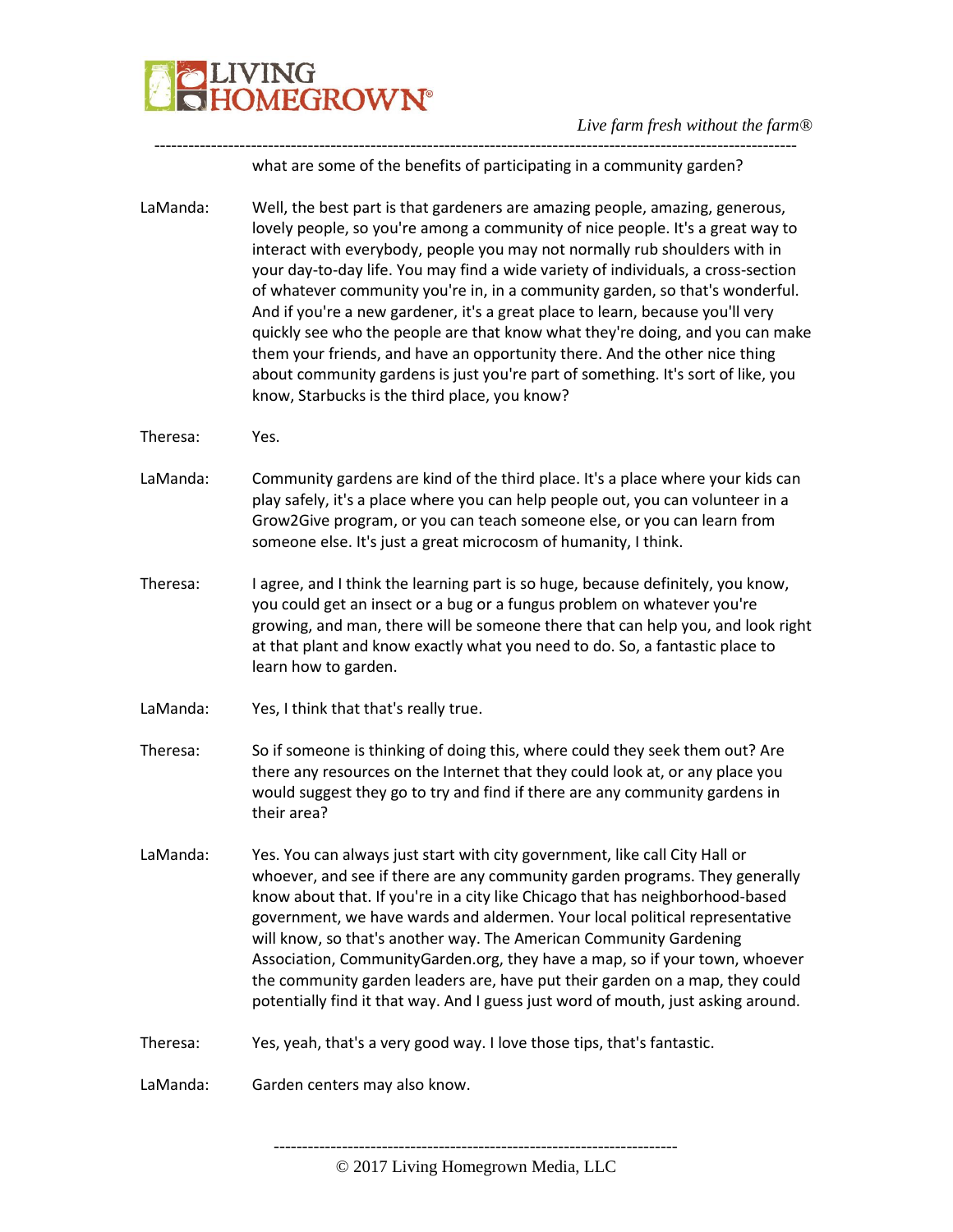

|          | $E$ and $E$ and $E$ and $E$ and $E$ and $E$                                                                                                                                                                                                                                                                                                                                                                                                                                                                                                                                                                                                                                                                                                                                                                                                                                                                                                                                                                                                    |
|----------|------------------------------------------------------------------------------------------------------------------------------------------------------------------------------------------------------------------------------------------------------------------------------------------------------------------------------------------------------------------------------------------------------------------------------------------------------------------------------------------------------------------------------------------------------------------------------------------------------------------------------------------------------------------------------------------------------------------------------------------------------------------------------------------------------------------------------------------------------------------------------------------------------------------------------------------------------------------------------------------------------------------------------------------------|
| Theresa: | Oh, sure, garden centers, especially an independent.                                                                                                                                                                                                                                                                                                                                                                                                                                                                                                                                                                                                                                                                                                                                                                                                                                                                                                                                                                                           |
| LaManda: | Especially the beloved IGCs, yes.                                                                                                                                                                                                                                                                                                                                                                                                                                                                                                                                                                                                                                                                                                                                                                                                                                                                                                                                                                                                              |
| Theresa: | Yes, yes.                                                                                                                                                                                                                                                                                                                                                                                                                                                                                                                                                                                                                                                                                                                                                                                                                                                                                                                                                                                                                                      |
| LaManda: | They are very in tune with the community.                                                                                                                                                                                                                                                                                                                                                                                                                                                                                                                                                                                                                                                                                                                                                                                                                                                                                                                                                                                                      |
| Theresa: | Yeah. They might even know of one outside the city limits that you would<br>probably not be able to find.                                                                                                                                                                                                                                                                                                                                                                                                                                                                                                                                                                                                                                                                                                                                                                                                                                                                                                                                      |
| LaManda: | That's correct.                                                                                                                                                                                                                                                                                                                                                                                                                                                                                                                                                                                                                                                                                                                                                                                                                                                                                                                                                                                                                                |
| Theresa: | Yeah. Well, I know you wrote a book, Start a Community Food Garden: The<br>Essential Handbook, and it's such a great one for if someone is wanting to do<br>this, and there just aren't many choices for them, and they're thinking of<br>starting one, kind of like what you did, but on a very much smaller scale. And I<br>think that maybe we should talk a little bit about what it would be, what were<br>some of the things that people have to think about if they can't find one and<br>they're thinking of starting one, because I know it's a big deal. It's not like, "Oh,<br>I'll just go do this." There's a lot involved.                                                                                                                                                                                                                                                                                                                                                                                                       |
| LaManda: | Yes, there's a lot involved, and I have to tell you a little secret. The original title<br>for this book was The Community Food Gardener's Handbook. That's the title<br>that I wanted it to be, and they wanted to call it Start a Community Food<br>Garden, but my piece of advice is, don't start a community food garden unless<br>you've participated in a community garden. That's the best way to learn.<br>However, not everybody has that opportunity, so I suppose the title is okay the<br>way it is, but  You know, the most important part is to think about the<br>community, because if you don't, then you're just left with a big infrastructure<br>that you and a couple friends probably can't take care of.                                                                                                                                                                                                                                                                                                                |
|          | So it's easy to get excited about what you see, the tangible, physical thing or the<br>vision that you might have for what this garden could look like, but if everybody<br>else isn't in on it, or have bought in, or somebody knows how to garden, those<br>types of things, it's really sort of a  It's a problem. So that's actually why I<br>wrote this book, because I was on the board for the American Community<br>Garden Association for many years, so I got to see what was happening all over<br>the country, and I saw this disturbing trend of people just wanting to put in a<br>garden because it's fun. You know, they wanted to do it because a company<br>paid for it, so they had some money, or they wanted to do it because it was a<br>college project, or whatever, which is great, but there's a big abandonment rate<br>when you don't do the upfront work of finding the true believers, making<br>people feel like part of a community, teaching people. I went off on a little<br>tangent, I'm sorry about that. |

----------------------------------------------------------------------- © 2017 Living Homegrown Media, LLC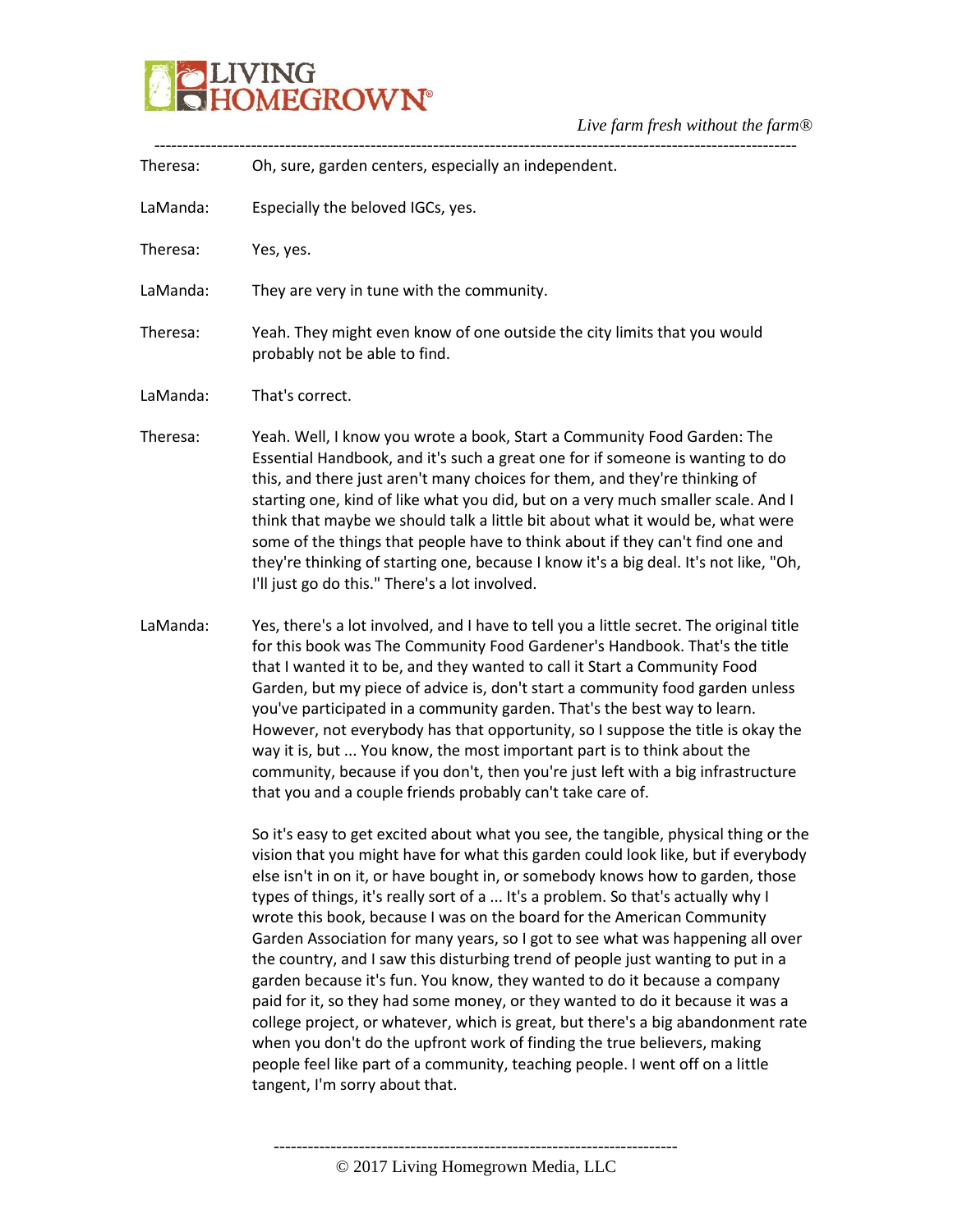

Theresa: That's perfect. No, no, no, don't ... Keep going, I love it. I love the tangent.

-----------------------------------------------------------------------------------------------------------------

LaManda: Yeah, I mean, there's a lot of hidden work that you don't see when you're looking at the infrastructure, you know? There's how are you going to get people signed up, how are you going to get people to know what the organizational mission is, or what the rules are? How are you going to enforce rules? How many rules should you have? What's going to work for everybody that's gardening? You really realize that people have different motivations, and different times that they want to garden, and different ways that they want to garden, and if you don't take that into account, then you could have conflict down the road.

> So it's really just important to get people together and talk about what they'd like. You're not going to get everything that everybody likes, certainly, but at least people have had a chance to voice what's important to them, voice their dreams and their visions for this space. So it's just really key that people spend a lot of time talking to each other and finding out who's interested, and what it could be, and how it could serve the neighborhood, and ... Yeah, that.

- Theresa: Yeah, I can see why it would be so important to participate in one first, because there's so many nuances. And there's a lot of fun things, too, that you can learn from participating in one, but understanding kind of how the whole system works, and ... You know, everyone kind of has their own opinion, so I'm sure that it can be tricky. You kind of have to have a board or a group that helps guide everything.
- LaManda: Yeah, and you're still going to have issues. Whenever people are together, there's issues. But it's better to have 80% of it figured out, and then 20% be just sort of the personality quirks, versus it all being personality quirks. You know, there's that proverb, "Where there is no vision, the people perish"? If you have a simple system that everybody understands and buys into, it just makes it a lot easier.
- Theresa: Yeah, yeah, absolutely. That sounds really, really good. Well, one of the things I know you do in building the community is you have the events, so I would love for you just to mention some of the events that you put on, some of the kind of ideas ... Like, potlucks is what I always hear people do with community gardens, and that would be really fun, but you've even done little concerts, and then you have your classes. So what are some of the things that people could do to build community if they were participating?
- LaManda: Well, one thing that everybody loves, especially ... You know, people think that gardening starts in the spring, but I really think it starts around January, when we all wish we were gardening. People are getting their seed catalogs, and they're thinking about their garden, and they're wishing for spring to be here. I think it's a perfect time to get people together for something, either it's a class

<sup>-----------------------------------------------------------------------</sup>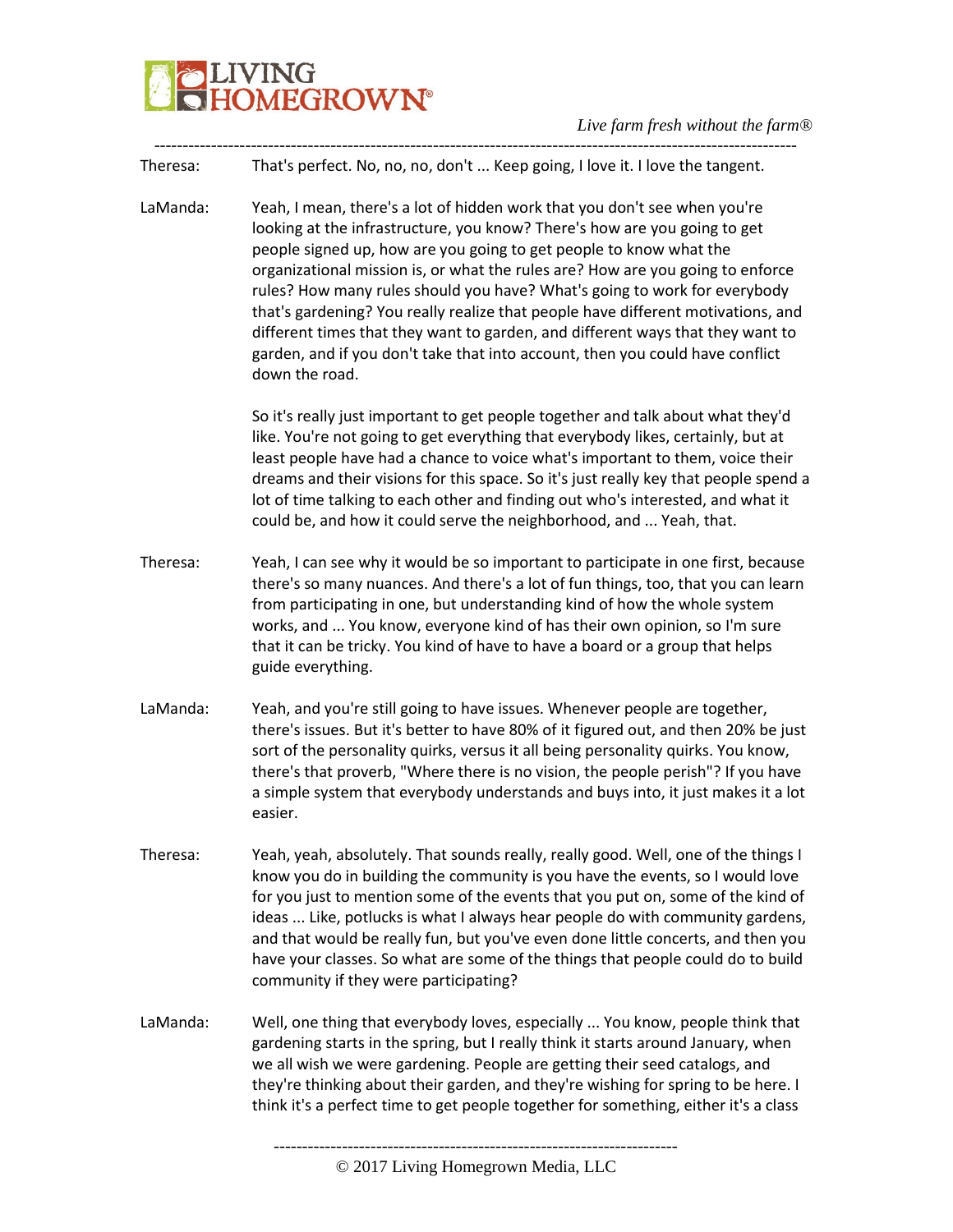

on indoor sowing, or it's seed-starting, or ... We do a seed swap every year, and we sort of mash all those things together, where people can get together and bring the excessive seeds that they've bought online, and maybe they want to share with someone. That's a great, great, easy opportunity for people to get together and start getting excited.

-----------------------------------------------------------------------------------------------------------------

We do that every year, and it's really fun, because the new gardeners are all excited, they don't know anything, and the older gardeners ... You know, not older, but people with some experience, they're there, and they're sharing their wisdom, so it's a great icebreaker, in a way, because you're focusing on seeds, beautiful seed pictures, and hope, and all that. So that's a great thing that you can do. We do a series of ... Well, when the gardens start, we do a class called Grewbie 101. We call our brand-new gardeners our Grewbies, our growing newbies.

- Theresa: I love that. That's a great name.
- LaManda: Yeah, we love them. But that class is really basic, you know, like, "Does this soil look good?" "How do you plant a seed?" "How do you plant a transplant?" "How do you plant a tomato?" You know, like just basic stuff to get them familiarized. And so we have those classes. We have a lot of other stuff too; I'm just trying to hit some of the highlights. We do a series of Expert Gardener Nights. We're actually doing those this week, where once a month, we'll get a master gardener, an expert gardener, someone that's a leader in the garden to show up, and have one-on-one time with people, walk to their plot, see what might be happening, give them a little positive reinforcement. Especially with gardeners, it's very important. I call it "garden therapy." But we have those Expert Gardener Nights.

We do potlucks in the gardens. We call them "plotlucks" sometimes, you know-

Theresa: That's cute.

LaManda: ... if we hold them in the fall where people can bring stuff for their garden, sometimes they'll share recipes from the thing that they've grown and prepared, so that's fun. You know, gardens are full of creative, interesting people. I've never seen a garden, ours or otherwise, where there weren't artists or musicians or something. So we have a space in each garden where people can do their thing, play music, or ...

Theresa: Or paint.

LaManda: Yeah, we did a paper-making thing in one of our gardens once.

Theresa: Oh, that's fun.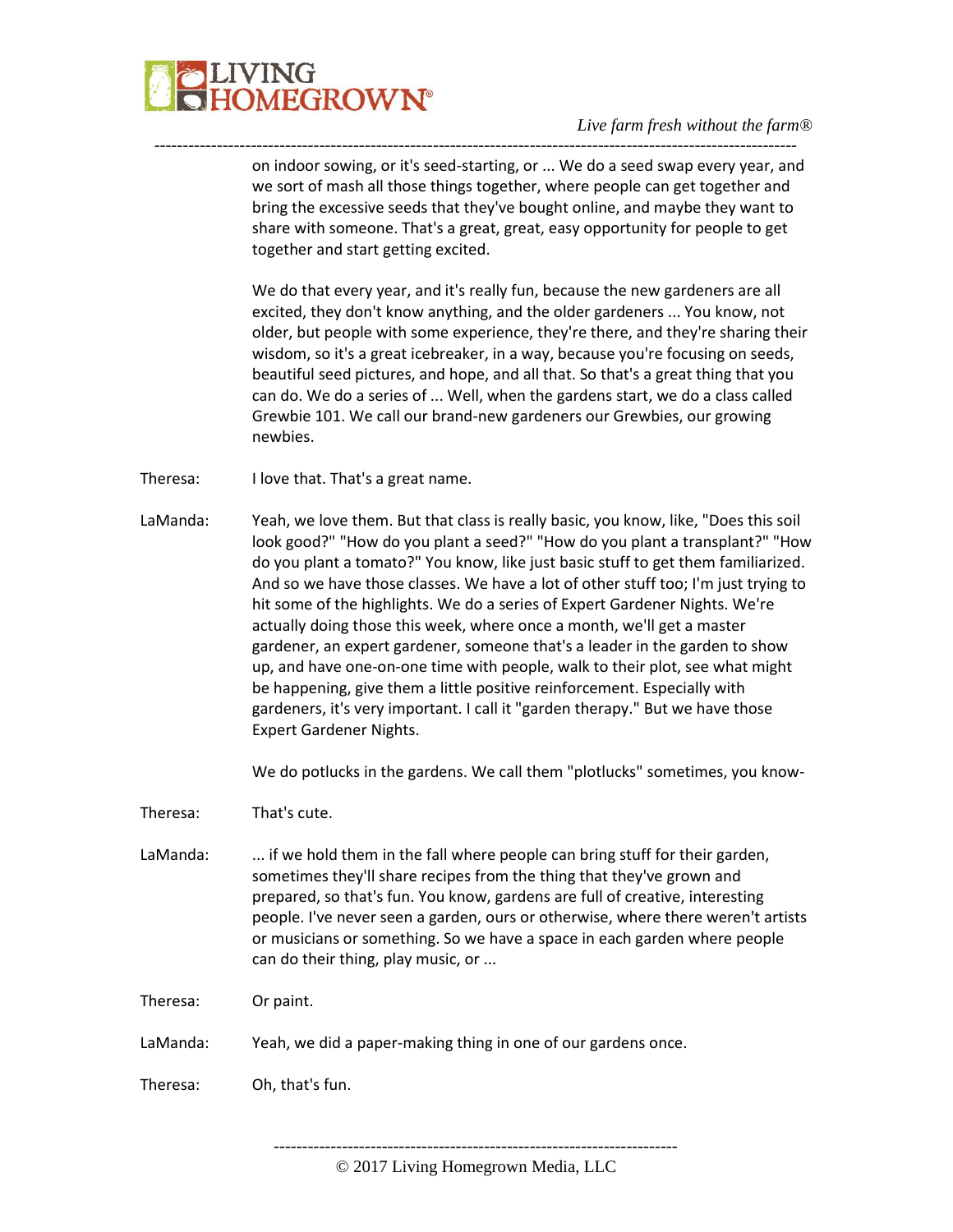

| LaManda: | Yeah. So it's just another place where people can get together.                                                                                                                                                                                                                                                                                                                                                                                                                                                                                                                                                                                                                                                                                |
|----------|------------------------------------------------------------------------------------------------------------------------------------------------------------------------------------------------------------------------------------------------------------------------------------------------------------------------------------------------------------------------------------------------------------------------------------------------------------------------------------------------------------------------------------------------------------------------------------------------------------------------------------------------------------------------------------------------------------------------------------------------|
| Theresa: | I love the idea of having a master gardener walk out to your plot with you and<br>talk to you about where you can improve, or where you might have questions.<br>That is a great one.                                                                                                                                                                                                                                                                                                                                                                                                                                                                                                                                                          |
| LaManda: | Well, new gardeners are afraid, you know? Like, we live in this world where you<br>have to be perfect, and none of us except Martha Stewart are Martha Stewart,<br>you know? But those are the expectations we put on ourselves.                                                                                                                                                                                                                                                                                                                                                                                                                                                                                                               |
| Theresa: | Right. Yeah.                                                                                                                                                                                                                                                                                                                                                                                                                                                                                                                                                                                                                                                                                                                                   |
| LaManda: | Let me tell you a little story. So, one year, I was doing Master Gardener Night -<br>this was probably three years ago - and we were in one of the gardens, and<br>there was this woman standing all humped over and dejected by her plot, and<br>I'm like, "What's going on? Why are you  What's up?" She's like, "My pepper<br>plant." And I looked at it, and it had so many peppers on it. I'm like, "Well,<br>what's wrong with your pepper plant?" She's like, "Well, look at the leaves." I'm<br>like, "Look at the peppers! Look how many peppers you have on that plant. You<br>have succeeded." She was like, "Oh." She hadn't thought of it that way. Like,<br>you're not going to eat the leaves, you're going to eat the peppers. |
| Theresa: | Yeah, she'd had success, and she was missing it.                                                                                                                                                                                                                                                                                                                                                                                                                                                                                                                                                                                                                                                                                               |
| LaManda: | She was missing it, because she had some weird expectation that she had to<br>have this perfect-looking plant.                                                                                                                                                                                                                                                                                                                                                                                                                                                                                                                                                                                                                                 |
| Theresa: | Yeah, it doesn't have to be magazine-ready, it only has to be delicious.                                                                                                                                                                                                                                                                                                                                                                                                                                                                                                                                                                                                                                                                       |
| LaManda: | Exactly, exactly.                                                                                                                                                                                                                                                                                                                                                                                                                                                                                                                                                                                                                                                                                                                              |
| Theresa: | Yeah. What things do you have coming up now? I know you've always got some<br>stuff in the works, so what sort of things do you see in the future for the<br>Peterson Project?                                                                                                                                                                                                                                                                                                                                                                                                                                                                                                                                                                 |
| LaManda: | Well, you know, Peterson Garden Project, we actually  I'm getting off this call<br>with you and going over to talk about some new gardens that we're going to put<br>in in 2018, so that's good. We haven't put any new gardens in for a couple years<br>because we'd opened up the kitchen, and we wanted to be able to focus on<br>that, so we've got some new gardens coming up. And I think it's sort of rinse-<br>and-repeat with that, because the gardens go away and new gardens come, so I<br>want to make sure that the organization's really solid and can get those new<br>gardens and new communities online in a good way. I'm really proud of that. So<br>I think that's going to just continue as it is.                       |
|          | I'm working on my own little project. It's not such a little project, but, you know,                                                                                                                                                                                                                                                                                                                                                                                                                                                                                                                                                                                                                                                           |